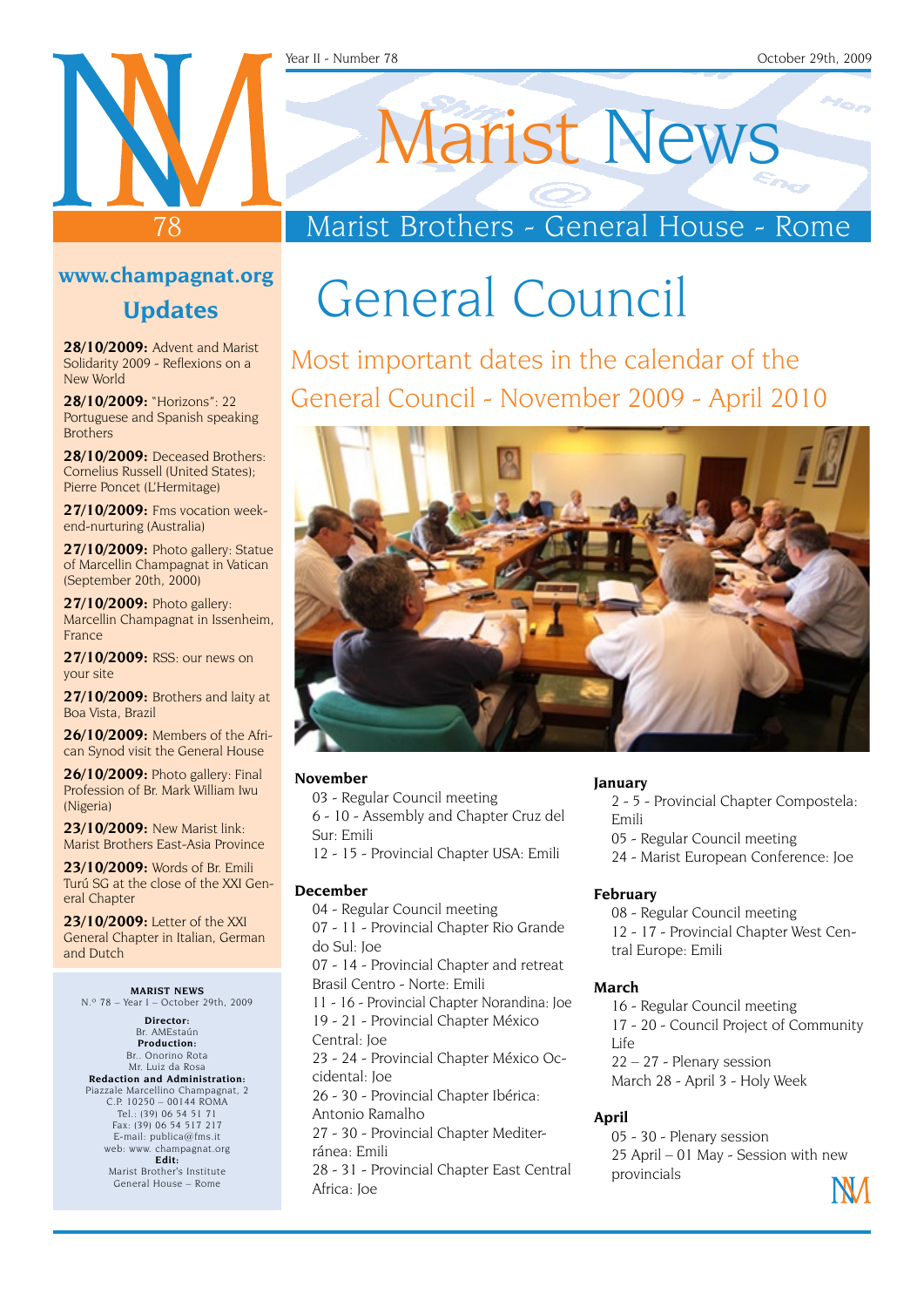## Hail and farewell

### Meeting of the General Council with General Administration Staff



With the General Chapter<br>
over, the Brother capitu-<br>
Provinces, leaving behind the memover, the Brother capitulants have returned to their ory of a period of extraordinary community and encounter. Those in Rome have returned to their customary occupations. A period has ended which has left a lasting mark on the lives of all.

The General Council did not give themselves a rest from work. Once the chapter sessions were finished, Brother Superior General called the old and new Councillors together for a week and they made a summary of the topics that require immediate attending to. They worked on the final draft of the Letter which the Chapter has addressed to the Brothers and Marist laity and youth of the world. They prepared

the calendar of visits up to March 2010. They also spent a day with Mr. Bruce Irvine, reflecting on the experiences of the Chapter and the consequences for their work of animation and government.

#### **A brief report on activities**

After these intense work sessions, on 16 October 2009, the Superior General and his Council, following the pattern set by the previous General Council, met with the staff of the General Administration, Brothers and laity, to inform them about certain matters treated in these first sessions of the new Council.

Brother Emili Turú opened the meeting with a presentation on the images of Mary and Marcellin, which



had been painted as inspiration for the spirit of the Chapter. The images speak of an attitude and life style which the Chapter has proposed for the Institute for the next eight years. Brother Antonio Ramalho invited those present to sing the "Sub tuum praesidium" to ask for Mary's protection. Then there was a viewing of the DVD produced during the Chapter by Brothers Toni Torrelles and Felíu Martín. This documentary, edited in the four languages, gathers together the most significant moments of the Chapter and a message from the new Superior General. Brother Ernesto Sánchez explained the methodology of dialogue and consensus used by the capitulants. And Brother Eugéne Kabanguka closed the round of interventions by giving a global view of the contents of the work of the Chapter.

#### **New General Councillor**

Brother Emili informed the members of the General Administration that, in the Council sessions just completed, they had decided to use the powers accorded to them by the Constitutions, to appoint one more General Councillor. Brother Víctor Preciado, appointed Econome General before the Chapter, will from now on also be a member of the General Council. In Br. Emili's words, "we believe that the human and spiritual qualities of Br. Víctor will enrich the Council, as well as his recognized abilities in the fields of administration and finance, particularly valuable for this time in the history of the Institute".

At the same time, Br. Emili announced that Br. José María Ferre would become his personal secretary.

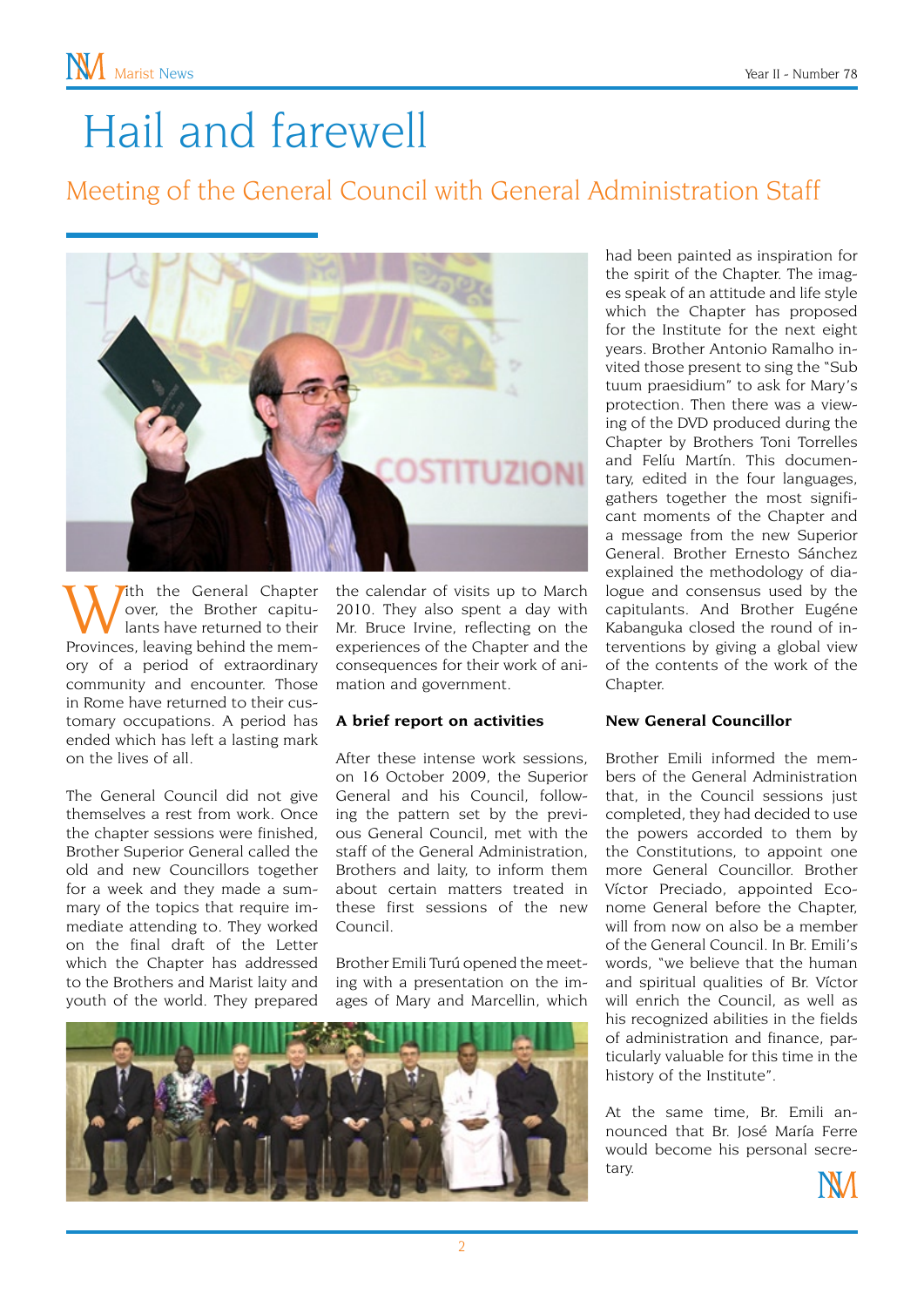## Brothers of the "third age"

Course entitled "Amanecer" for Portuguese and Spanish speaking Brothers of the "third age".

The General House in Rome has<br>
opened its doors to a group of<br>
Portuguese and Spanish speak-<br>
ing veteran Brothers. In the coming he General House in Rome has opened its doors to a group of Portuguese and Spanish speakdays another group of English speaking Brothers is expected to arrive. Since the termination of the General Chapter plenty of rooms and space are now available in the house. With the departure of the Chapter delegates to their own provinces the hush and bustle and dynamic brotherhood of the Chapter have also gone. But the rooms of the general house are starting to fill up once again. This time with senior Brothers who have been long journeying in the mission fields.

On Tuesday, the 20th of October, the course entitled "Amanecer" began for Portuguese and Spanish speaking Brothers of the "third age". They total 22, including 3 animators. Among them are 5 Brothers from the Provinces of Brazil, 8 from Latin America, and 6 from Spain. Also with the group are 3 Marianists.

At the start of the program the voice of the prophet was heard, which rang out during the Eucharist: "Arise, eat and drink, because you are still on



the journey; strengthen your spirit, lift up your souls and regain your vigor, because you must continue to be my messenger in the midst of my people. "

From the start of the program, the Brothers have taken to heart its objectives and they realize that they will dedicate many hours of careful listening to each other. From the very start the path to God is being felt and sensed through the long lives of

these 65-81 year olds. The "Dawn" program opens wide its large windows to let in the gentle breeze of the Holy Spirit, may it allow the Spirit to penetrate what is most hidden in each one of us.

Being interested in this project and the fully supporting it are: Our Good Mother, Marcellin Champagnat and William J. Chaminade. It cannot fail with the Spirit of Jesus in our midst.



### Members of the African Synod visit the General House

 $\sum_{n=1}^{\infty}$  and the evening of October 21, General Administration community shared supper with three Bishops and one priest. These four clerics from South Africa are presently participating in the African Synod in Rome.

Monsignor Buti Tihagale, OMI, is the Archbishop of Johannesburg and is president of the Catholic Bishops of South Africa. Monsignor Louis Ndlovu, OSM, is Bishop of Mancini, and Monsignor Barry Wood, OMI, is auxiliary Bishop of Durban. Father Sean O'Leary, M. Afr, is the Director of the

Institute for Peace in Hurley.

This courtesy visit was a gesture of gratitude and friendship of Bro. Jude Piterse to these church authorities for the years he was Secretary of the Episcopal Conference of South Africa.